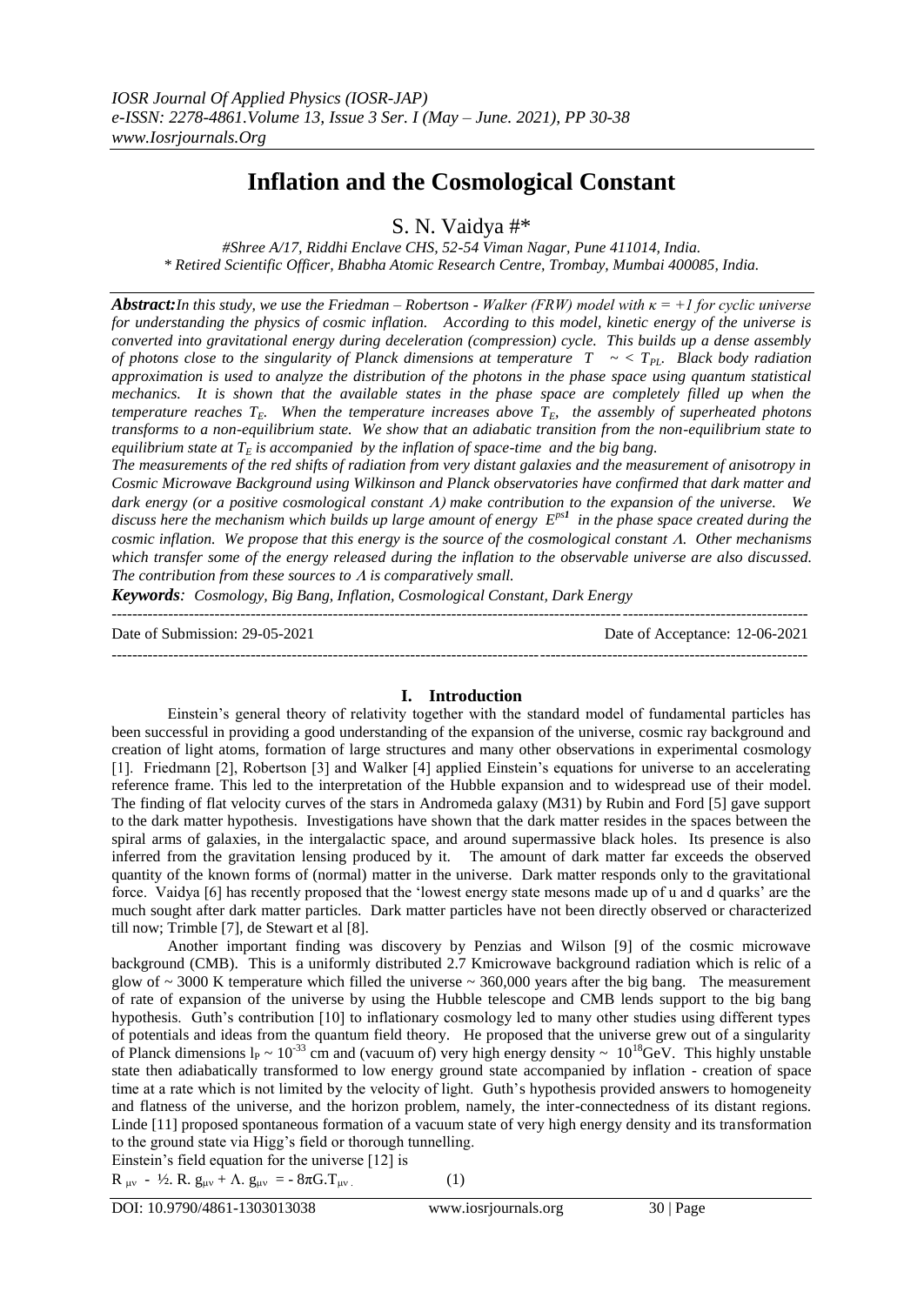Here  $R_{uv}$  is Ricci tensor, R is Ricci scalar refer to the curvature of space time,  $g_{uv}$  is metric tensor,  $T_{uv}$  is energy - momentum tensor and  $\Lambda$  is the cosmological constant. Einstein's first paper did not contain the  $\Lambda$  term. He added the term –  $\Lambda$  g<sub>uv</sub> (with  $\Lambda$ > 0) in his second paper. Weinberg [13] has given historical details pertaining to this subject. Energy associated with this term is also called dark energy. Like the first two terms in eq. (1), energy  $\Lambda$ ,  $g_{\mu\nu}$  (arising from  $\Lambda$ ) is stored as curvature of the space time.

A major breakthrough in this field occurred after 1998 with accurate measurements of red shift of very distant galaxies and Type1A supernovae as standard candle for distance measurements using Hubble telescope (Perlmuter et al. [14], Schmidt et al. [15], Reiss et al. [16], and with the measurements of anisotropy in CMB using space borne Wilkinson probe [17] and Planck Coll. [18]. These studies together showed that the dark matter and dark energy make contribution to the expansion of the universe. The red shift measurements showed that the energy density associated with dark energy or the cosmological constant  $\Lambda$ , is  $\rho_{\Lambda} = (\Lambda c^2/4\pi G) = 5.96$  x  $10^{-30}$  g/cc  $\sim 10^{-9}$  erg.cc<sup>-1</sup>. Dark energy makes large contribution to the expansion because it is spread out throughout the universe and is needed to form the [observationally flat universe.](https://en.wikipedia.org/wiki/Observationally_flat_universe)

There are good reviews on theoretical models for  $\Lambda$ ; Naralikar and Padmanabhan [19], Carroll [20], Piatella [21]. It has been speculated that the zero-point energy of the vacuum, regularized due to the existence of a suitable ultraviolet cut-off scale, could be the source of the non-vanishing cosmological constant. However, Mahajan, Sarkar and Padmnabhan [22] have shown that the presence of such a cut-off can significantly alter the results for the Casimir force between parallel conducting plates and even lead to repulsive Casimir force when the plate separation is smaller than the cut-off scale length. Using the experimental data they ruled out the possibility that the observed cosmological constant arises from the zero-point energy which is made finite by a suitable cut-off. Explanations based on quantum field theory have been widely explored. According to the quantum field theory, empty space is a collection of these fields and their zero point energy make contribution to  $\rho_{\Lambda}$ . However, when calculations are performed, the total zero point energy of the quantum fields exceeds estimated value of  $\Lambda$  by some 120 orders of magnitude, a discrepancy that has been called the worst theoretical prediction in the history of physics [13], [19].

In this article we take up two topics, namely, "what caused big bang?" and "the source of energy associated with the cosmological constant  $\Lambda'$ . In Sec. II, we summarize main results of Friedman-Robertson-Walker (FRW) model and its extension called ACDM model. In Sec. III, we discuss the formation of a nonequilibrium state of a dense assembly of photons in singularity region of dimension  $1 < 1_{PL} \sim 10^{-33}$  cm, which leads to the big bang. In Sec. IV, we discuss the origin  $\Lambda$ . Naralikar and Padmanabhan [19]havepointed out that the solution to the cosmological problem should be compatible with the inflationary scenario. Our proposal about the cosmological constant meets this requirement.

## **II. FRIEDMAN – ROBERTSON - WALKER (FRW) MODEL**

For a spherically symmetric space, proper time in terms of metric  $g_{\mu\nu}$  is  $d\tau^2 = - g_{\mu\nu} \cdot \delta x^{\mu} \cdot \delta x^{\nu} = - g_{tt} dt^2 - g_{rr} dr^2 - g_{\theta\theta} d\theta^2 - g_{\phi\phi} d\phi^2$ (2)

The metric of the FRW model of the universe is based on the assumption that the universe is homogeneous and isotropic, and is an ideal fluid. FRW metric is [2-4]

d $\tau^2 = dt^2 - R^2$  (t)  $[dr^2/(1 - \kappa \cdot r^2) + r^2 (d\theta^2 + \sin^2 \theta \cdot d\phi^2)]$  $(3)$ 

Here R (t) is the radius of the universe at time t in four dimensional space-time.  $R_0 = R(t_0)$  is the radius at the present time  $t_0$ . A comparison of eqs. (2) and (3) gives [1]

$$
g_{tt} = -1, g_{rr} = R(t)^{2} / (1 - \kappa r^{2}), g_{\theta\theta} = r^{2}. R(t)^{2}, g_{\phi\phi} = r^{2} \sin^{2} \theta . R(t)^{2} \text{ and } g_{\mu\nu} = 0 \text{ for } \mu \neq \nu.
$$
 (4)

Cosmological principle is used in this derivation. Accordingly,  $g_{uv}$  is now the metric in co-moving coordinates in maximally symmetric space. The Einstein field equation is a tensor equation relating a set of symmetric  $4 \times 4$ [tensors.](https://en.wikipedia.org/wiki/Symmetric_tensor) Each tensor has 10 independent components. The four **[Bianchi identities](https://en.wikipedia.org/wiki/Bianchi_identities)** reduce the number of independent equations from 10 to 6. Using  $g_{\mu\nu}$  from Eq. (4) in Einstein's equations and solving them gives [1]  $3\ddot{R} = -4\pi G (\rho + 3p)$  (5)

$$
\dot{R}^2 = -\kappa + (\dot{R}^2/3) (8\pi G \cdot \rho) (6)
$$

And the energy conservation equation

 $d(\rho R^3)/dR = -3p.R^2$ . (7)

In these equations, dot over R represents time derivative,  $\rho$  is the energy density, p is pressure and Newton's gravitational constant G = (6.67).10<sup>-8</sup> dyne. cm<sup>2</sup>. gm<sup>-2</sup>. The spatial curvature is  $\kappa /R_0^2$ ;  $\kappa$  = +1, 0 and -1 depends on whether the present energy density  $\rho_0$  is  $>$ , = or  $\langle \rho_c$ . The values of  $\kappa = +1$ , 0 and -1 lead to closed, steady-state and open universe, respectively. In terms of Hubble parameter  $H_0 = (\dot{R}_0/R_0)$ , critical energy density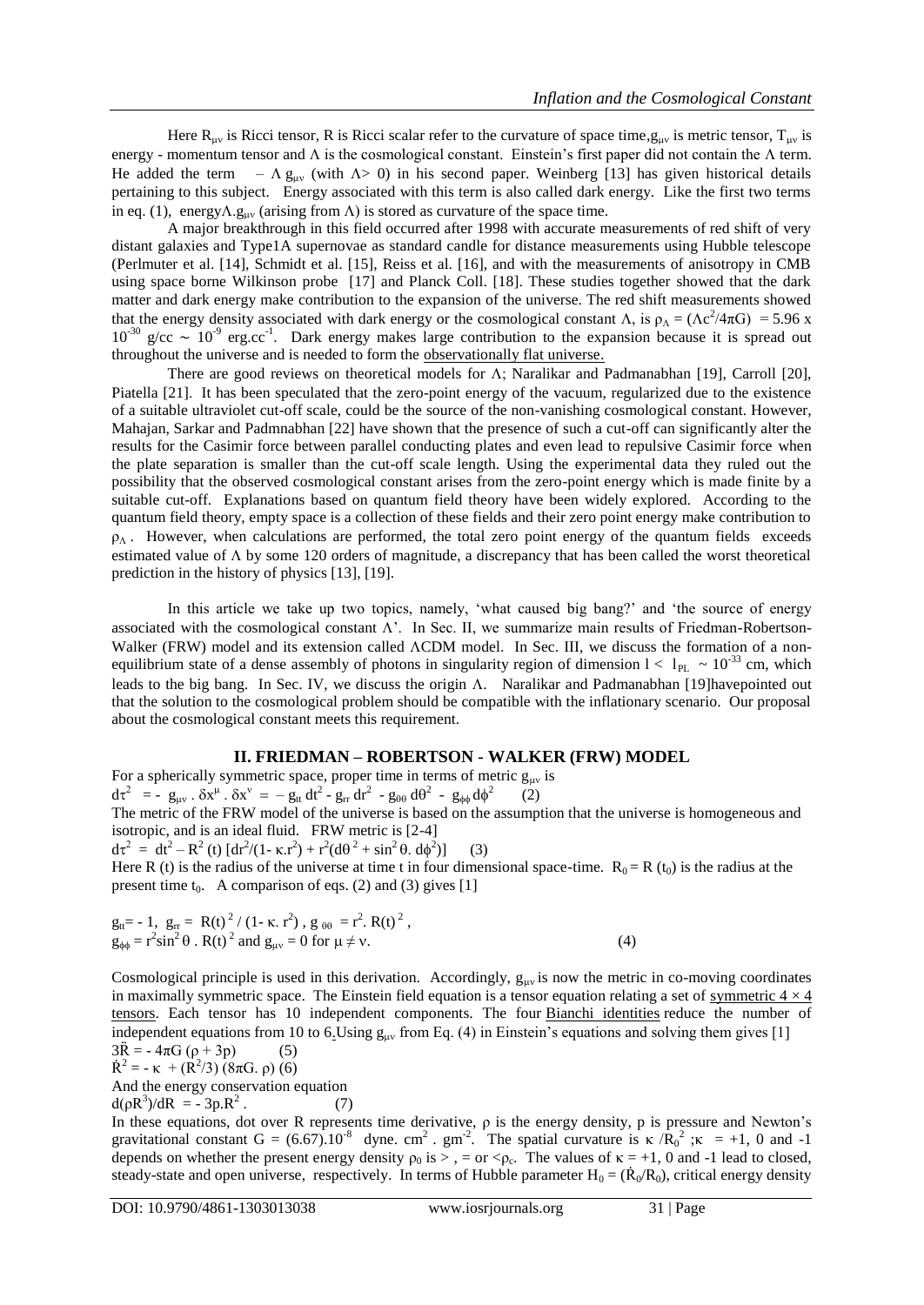$\rho_c = (3H_0^2/8\pi G) = 1.1 \times 10^{-29}$  g/cc for  $H_0 = 75$  km. sec<sup>-1</sup>. Mpar<sup>-1</sup>. Planck collaboration [18] have reported  $H_0 =$ 67.74 km. sec<sup>-1</sup>. Mpar<sup>-1</sup> and  $\rho_c = (8.62)$ . 10<sup>-30</sup> g/cc.

FRW model becomes applicable when photons and all forms of matter in the universe exchange energy with one another and are in equilibrium. The early universe, following the big bang, has relativistic particles in equilibrium. Hence  $p = 3p$  and eq. (7) gives  $p_v \propto R^{-4}$ . We have used here suffix v for photons. Since energy density follows the law of black body radiation and  $\rho_v \propto A.T^4$ , one gets  $R \propto T^{-1}$ . In matter dominated universe p = 0 and from eq. (7) one gets  $\rho$ .  $R^3$  = constant, or  $\rho \propto R^{-3}$ .

Contributions to energy density from matter and cosmological constant can be included in the FRW model eq. (3) by replacing  $\rho$  by a weighted sum of energy densities  $\rho = \Sigma_i \rho_i$  with  $\rho_{DM} = \Omega_{DM} \cdot \rho_c$ ,  $\rho_M = \Omega_M \cdot \rho_c$ ,  $\rho_A = \Omega$  $\Omega_{\Lambda}$  .  $\rho_c$  and  $\rho_v = \Omega_v$   $\rho_c$ . It is seen that  $\rho = \Sigma_i \rho_i = \Omega_{tot}$  .  $\rho_c$  with  $\Omega_{tot} = (\Omega_{DM} + \Omega_M + \Omega_A + \Omega_v)$ . We can use equation of state  $p_i = w_i \cdot \rho_i$  with  $w_i = 0$  for non-relativistic matter and  $w_i = 1/3$  for relativistic matter. In ACDM model FRW equation takes the form

 $\dot{R}^2 / R^2 = \Sigma_i \Omega_i$ .  $(R_0/R)^{3(1+wi)}$  -  $(\kappa/R^2)$  $(8)$ 

Values of parameters  $H = (\dot{R}/R)$  and  $\Omega$ s are obtained from ΛCDM eq. (10) by fitting a CMB power spectrum or by fitting the line shift data.

Schmidt et al. [15] found that  $\Omega_{\rm M} \sim 0.4$  and  $\Omega_{\rm A} \sim 0.6$ , and Reiss et al. [16] found that  $\Lambda > 0$ . The Wilkinson [Microwave Anisotropy Probe](https://en.wikipedia.org/wiki/Wilkinson_Microwave_Anisotropy_Probe) (WMAP) [17] spacecraft [seven-year analysis](https://en.wikipedia.org/wiki/Wilkinson_Microwave_Anisotropy_Probe#Seven-year_data_release) estimated that the universe is made up of 72.8% dark energy, 22.7% dark matter, and 4.5% ordinary matter. [Planck Collaboration](https://en.wikipedia.org/wiki/Planck_spacecraft) [18] measurementsof the CMB give estimates 68.3% dark energy, 26.8% dark matter, and 4.9% ordinary matter. Using  $\rho_c = 1.1 \times 10^{-29}$  g/cc, this gives  $\rho_A = \rho_c$ .  $\Omega_A = (1.1 \times 10^{-29}$  g/cc)  $(0.683) = (0.75) . 10^{-29}$  g/cc.

# **III. INFLATION**

The inflation models of Guth [10] and Linde [11] postulate spontaneous formation of vacuum state of very high energy density but do not describe the physical process which creates such a state. We propose a different scenario. We use FRW model for  $\kappa = +1$ . In this case, the universe initially expands and then it collapses into a singularity. We show that formation of singularity of high energy density is admissible within the framework of this model.

Mostly photons are present in the singularity region which has volume  $l_s^3$ , where  $l_s$  is  $> l_{PL} \sim 10^{-33}$  cm, and  $T < T_{PL} \sim 10^{32}$  K. We use quantum statistical mechanics for photons to calculate the number of states or cells per unit volume  $\zeta$  occupied by photons in singularity region.  $\zeta$  is a product of number of states per unit volume between k and  $k + dk$  in the phase space, and its probability of occurrence [e  $^{h\nu kT}$  - 1]<sup>-1</sup> integrated over k. Here k is the wave vector and  $v = (c/2\pi k)$  is the frequency of the photon. From quantum statistical mechanics [23] it follows that

 $\zeta = \int_0^\infty$ <sup>nos</sup> [2.(4 πk<sup>2</sup> dk)/(2π)<sup>3</sup>][e<sup>hv/kT</sup> - 1]<sup>-1</sup> (9) Since  $k = (2\pi v/c)$ , it follows that  $\zeta = \int_0^\infty$  $\int_{0}^{\infty}$  [(8 $\pi$  /c<sup>3</sup>). $v^2$ dv] [e<sup>hv/kT</sup> - 1]<sup>-1</sup> (10) which simplifies to  $\zeta = 8\pi(2.4)$  (kT/hc)<sup>3</sup> (11) We use h =6.67 .10<sup>-27</sup> erg.s<sup>-1</sup> for Planck constant, k = 1.38 .10<sup>-16</sup> erg/K for Boltzmann constant and c = 3.10<sup>10</sup> cm/sec. Since each state occupies volume  $h^3$  in the phase space, volume occupied by  $\zeta$  states *per unit volumeis*  $V_{ps}$  (T) =  $\zeta.h^3 = (19.785) T^3 \cdot h^3$ In the equilibrium state, volume fraction  $V_{ps} (T)$  is always less than or equal to 1. Thermodynamic equilibrium is maintained up to temperature  $T = T_E$  defined by condition  $V_{ps} = \zeta_E \cdot h^3 = 1 \text{ or }$  (12)  $\zeta_{\rm E} = h^{-3} = (19.785) {\rm T_{\rm E}}^{3}$ . Eqs  $(11)$  and  $(12)$  give  $T_{\rm E}$  = (60.288)<sup>-1/3</sup>. (c/k) = (5.52) 10<sup>25</sup> K. (13) The above analysis shows that the assembly of photons transforms to a non-equilibrium state above  $T_E$ . Using expression  $S = k \ln \zeta$  for entropy [23] and eq. (11) one gets  $S = 3k (1 + ln T)$  (14) and the entropy at  $T_E$  as  $S_E = k \ln \zeta_S = 3k (1 + \ln T_E) = k (180.8).$  (15)

Since  $V_{ps}$  cannot exceed 1 at T >T<sub>E</sub>,  $\zeta$  and S remain constant at temperature T > T<sub>E</sub>. Mean energy density of this dense assembly of photons from Stefen Boltzmann law is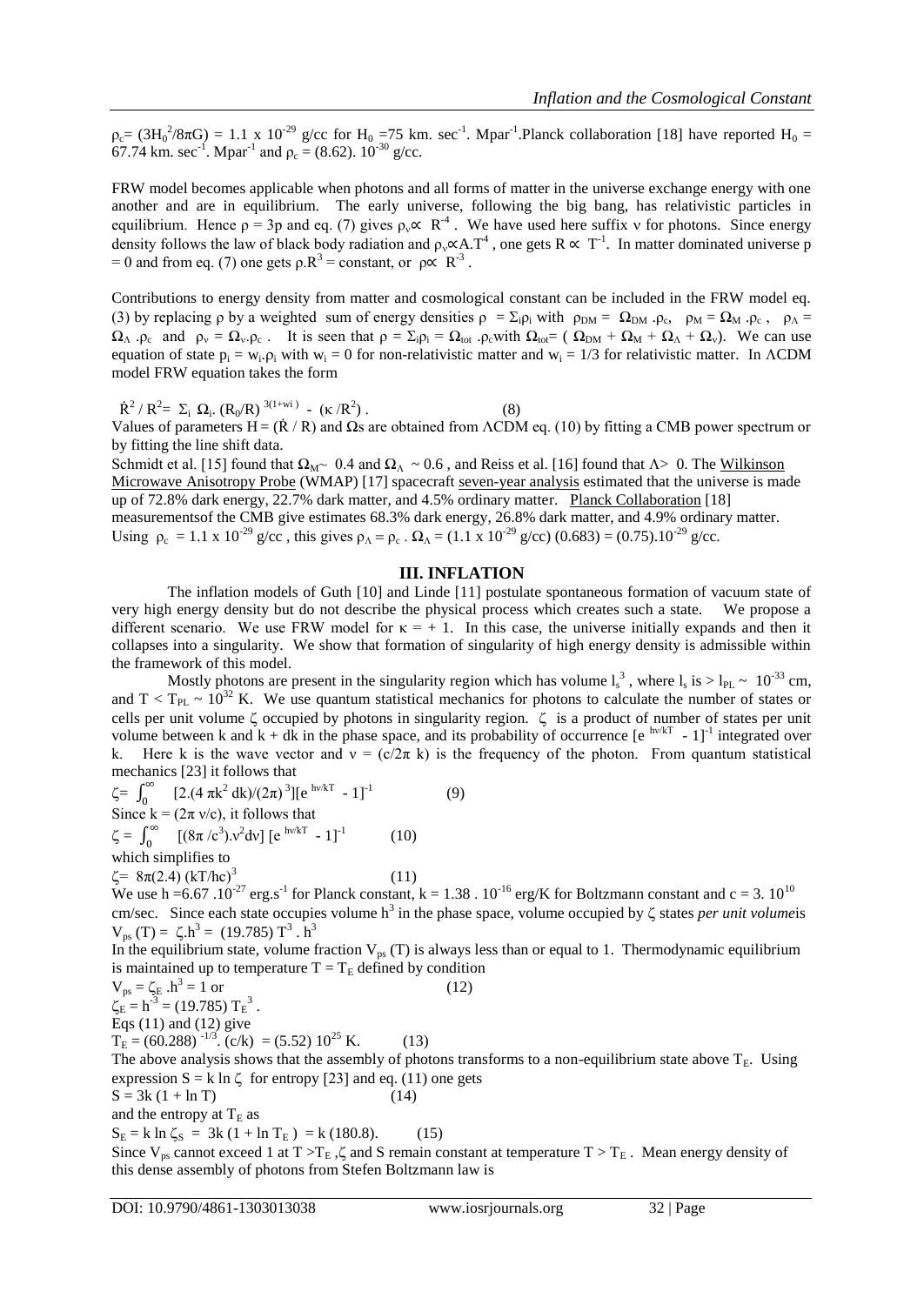$U_v = AT^4$  with  $A = (8\pi/15) (k_B^4 / h^3 c^3) = (7.56) 10^{-15} erg.cc^{-1}.deg^{-4}$  (16)

The non-equilibrium state is retained by the inward force of the collapsing universe which opposes the radiation pressure  $p_v = p_T = (U_T/3)$ . Mostly photons are present in the singularity region which has volume  $l_s^3$ , where  $l_s$  is greater than the Planck length  $l_{PL}$ ~ 10<sup>-33</sup> cm, and temperature which is smaller than the Planck temperature  $T_{PL} \sim 10^{32}$  K. Let us suppose that universe reaches maximum temperature  $T_M = 10^{30}$  K when the confining pressure becomes zero. At this stage, the unconfined photons cause inflation of the universe – an expansion at a rate which can exceed the speed of light. Temperatures in this range have been discussed in literature. The energy density that drives the transformation from non-equilibrium state to the equilibrium state is the enormous difference in the energy densities

$$
U_M - U_E = AT_M^4 - AT_E^4 \sim A. 10^{28x} = (7.56). 10^{121} \text{ erg. cc}^{-1}
$$

This can also be seen in another way. At temperature  $T_M = 10^{30}$  K, the U<sub>M</sub> is  $\sim 10^{19}$  times the value U<sub>S</sub> at T<sub>E</sub>. This far-from-equilibrium superheated state of photons has energy density  $U_M \sim 7. 10^{97}$  erg.cc<sup>-1</sup> and pressure  $p_M = (U_M/3) \sim 10^{120}$  bar. When the confining pressure is dissipated and becomes zero, the release of energy of this superheated state causes rapid inflation of the phase space or space-time. It is seen from eq. (14) that this is an adiabatic transformation because the entropy remains constant in the temperature range  $T_M$  to  $T_E$ .

In eq. (6) which gives the rate of expansion of the universe,  $\kappa$  is very small in comparison to the second term on the right hand side and so it makes no difference in the discussion of early universe whether  $\kappa$  = +1, 0 or -1; Weinberg [1, page 530]. We can therefore take  $\kappa = 0$  and write eq. (6) as

$$
\dot{\mathbf{R}}^2 = (\mathbf{R}^2/3) (8\pi \mathbf{G}, \rho) \tag{17}
$$

We have assumed that photons dominate the early universe and so  $\rho = \rho_v = U_M$ , the energy density at T<sub>M</sub> the temperature at the start of inflation. After reinserting c, and  $\rho = U_M$  the above expression becomes

$$
\dot{R}^2 = (8\pi G U_M / 3c^2) R^2.
$$
 (18)

The assembly of photons in the singularity region is in a non-equilibrium state while eq. (17) and (18) are applicable to a system in equilibrium. This should be kept in mind while using these equations for the calculation of  $\dot{R}$  during the inflation. On taking square root of eq. (18) and integration one gets  $R_t = R_0 \cdot e^{t/\tau}$  with  $\tau = (3c^2/8\pi \text{ GU}_M)^{1/2}$ . (19)

Here  $\tau$  is the time constant of the exponential expansion. Using  $G = (6.67) . 10^{-8}$  cm<sup>3</sup> gm<sup>-1</sup> s<sup>-2</sup> for Newton's gravitational constant we get

 $\tau$  = (4.01) 10<sup>13</sup> / U<sub>M</sub><sup>1/2</sup> sec = (4.61) 10<sup>30</sup> /T<sup>2</sup> (20)

For T =  $10^{30}$ K, eq. (18) gives  $\tau = 4.61$ .  $10^{-40}$  sec. It follows from eq. (19) that R<sub>0</sub> increases by 10<sup>5</sup> after  $(4.68)10^{-39}$  sec, by  $10^9$  after 10  $^{-38}$  sec, and by e<sup>100</sup> after  $(4.6)10^{-38}$  sec, which is an inflation scenario. The entropy remains constant during the inflation. The inflation ends when the temperature falls to  $T_E$ . When the inflation ends, and R of the photon dominated universe decreases as  $T^{-1}$ . Following this, there is transition to matter dominated universe below Higg's temperature  $\sim$ 110 GeV. In the present epoch, we are in the matter dominated universe where energy density  $\rho \propto R^{-3}$ .

### **IV. Summary of our model**

We shall state the main results of our model of inflation based on instability of an assembly of photons at the singularity with  $l_s$  l<sub>PL</sub>  $\sim 10^{-33}$  cm, and T < T<sub>PL</sub>  $\sim 10^{32}$  K. We have shown in Sec. III that inward compression of dense assembly of photons due to gravity in the collapsing universe creates singularity of Planck dimensions and drives it to a non-equilibrium state. The release of immense energy from this small region of singularity at temperature  $T_M$  leads to inflation. This is schematically shown in Fig. 1. This diagram is not drawn to scale. The curve OAB represents sudden expansion of the phase space (space-time) on inflation. This curve is nearly a steep close to the vertical axis Ox because its slope is greater than the velocity of light, c. As explained by Guth [10], the inflation model resolves the horizon, flatness and magnetic monopoles problems, and is consistent with the observations on the expansion of the universe.

### **IVA. When does the inflation end?**

This question is not answered by many models on inflation. As mentioned earlier, the inflation ends at B when the temperature of the expanding universe decreases to  $T_E$  and the contents of the universe attain thermal equilibrium. Thermal equilibrium is attained at  $T_E$  because the cells of the phase space of volume  $(h/2\pi)^3$  are no longer overcrowded and each occupied cell has only 2 photons at  $T < T_E$ . This region of the phase space islabeled as region **2** in Fig. 1. FRW eqs. (18 - 19) can be used in region **2** for the expansion of the universe. The value of  $(\dot{R}/R)$  at the present value of the radius of the universe  $R_0$  is called Hubble constant  $H_0$ . This region **2** can be called observable universe; it lies within the light cone OBE defined by its external surface  $x = (c.t).$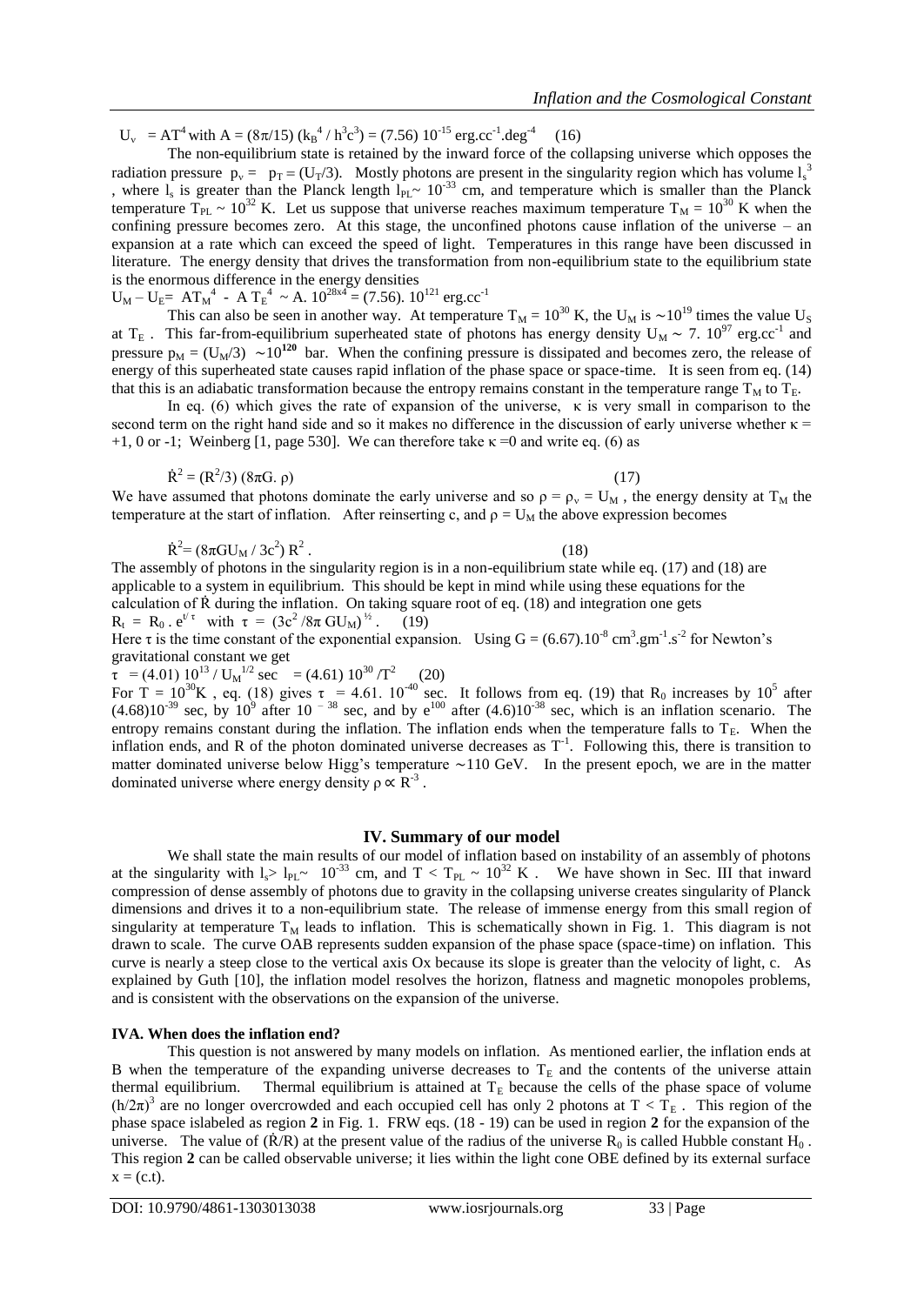## **IVB. Cosmological constant**

In the present work we have used FRW model with  $\kappa = +1$  which leads to a cyclic universe. The photon driven expansion of the universe, inflation at  $T_M$  kick starts the conversion of gravitational energy of the universe into kinetic energy during its expansion cycle. The phase space created by inflation is shown as region **1** in Fig. 1. In this region the energy density  $\rho^{\text{inflation}}$  which depends on  $(\dot{R}/R)^{2\text{inflation}}$ , eq. (17), is very large because of large value of  $\dot{R}$ . Here we are using eq. (17) for the universe and  $\rho$  is the energy density of the universe. Accordingly, a very large amount of energy





 $E^{ps1} = \sum^{\text{volregion 1}} \cdot (\rho^{\text{inflation}})$  (21)

builds up in the region **1**(Fig. 1). As mentioned above, this energy is comes from the (stored) gravitational energy of the universe. The energy  $E^{ps1}$  becomes a part of the phase space, the matrix of space time. Energy density  $\rho^{\text{inflation}}$  and  $\Lambda$  depend on the temperature at the start of the inflation  $T_M$ .

The change in the curvature of the space time at  $T < T_E$  transforms the gravitational energy into kinetic energy and drives the FRW expansion. The same mechanism transforms energy  $E^{ps1}$ , through change in the curvature of space-time tensor, into kinetic energy and provides additional expansion. The two energies add up and contribute energy density  $\rho^{FRW} = (\rho_v + \rho_M)$  to the expansion of the universe.  $\rho_\Lambda$  is the energy density that comes from E<sup>ps1</sup>, and is associated with the cosmological constant. Since every big bang has a distinctive  $T_M$ , and the  $\rho_A$  and  $\Lambda$  depend on  $T_M$ , it also has distinctive  $\rho_A$  and  $\Lambda$ . We have brought out for the first time the close relationship between the inflation and  $\Lambda$ , which is expected from a theoretical model [19].

## **V. Other models of inflation**

In quantum field theories (QFTs), the notion of empty space is replaced by with vacuum state defined as the lowest energy state (ground state) of the relevant quantum field. Phase transitions in the early universe are connected with the symmetry breaking of the field which leaves the vacuum state of lower symmetry than before. Nearly all the models make use of a symmetry breaking transition of the standard model for driving the inflation. In standard model, the sequence of symmetry breaking transitions and their energies are – grand unified theory (GUT) ~  $10^{14}$  GeV, electroweak ~  $10^2$  GeV, and quantum chromo-dynamics (QCD) ~  $10^{-1}$  GeV respectively. The GUT transition removes supersymmetry.

In Guth's work, the inflation is attributed to the transition at the GUT field. Guth [10] assumed that universe near singularity contains relativistic photons and electrons, and derives the rate of expansion of the universe at the inflation using eqs. (18-20). However, he presented a complicated mechanism for the inflation. As the energy is lowered, the system goes through an hierarchy of spontaneous symmetry driven transformations such as SU(5) to SU(3) X SU(2) X U(1) at energy  $10^{14}$  Gev. He proposed that inflation occurs at a such phase transitionsat a critical temperature T<sub>c</sub> between  $10^{13}$  to  $10^{14}$  GeV ( $\sim 10^{26}$  to  $10^{27}$  K). He also postulated that the universe somehow supercools by 28 ordersof magnitude temperature below  $T_c$  which is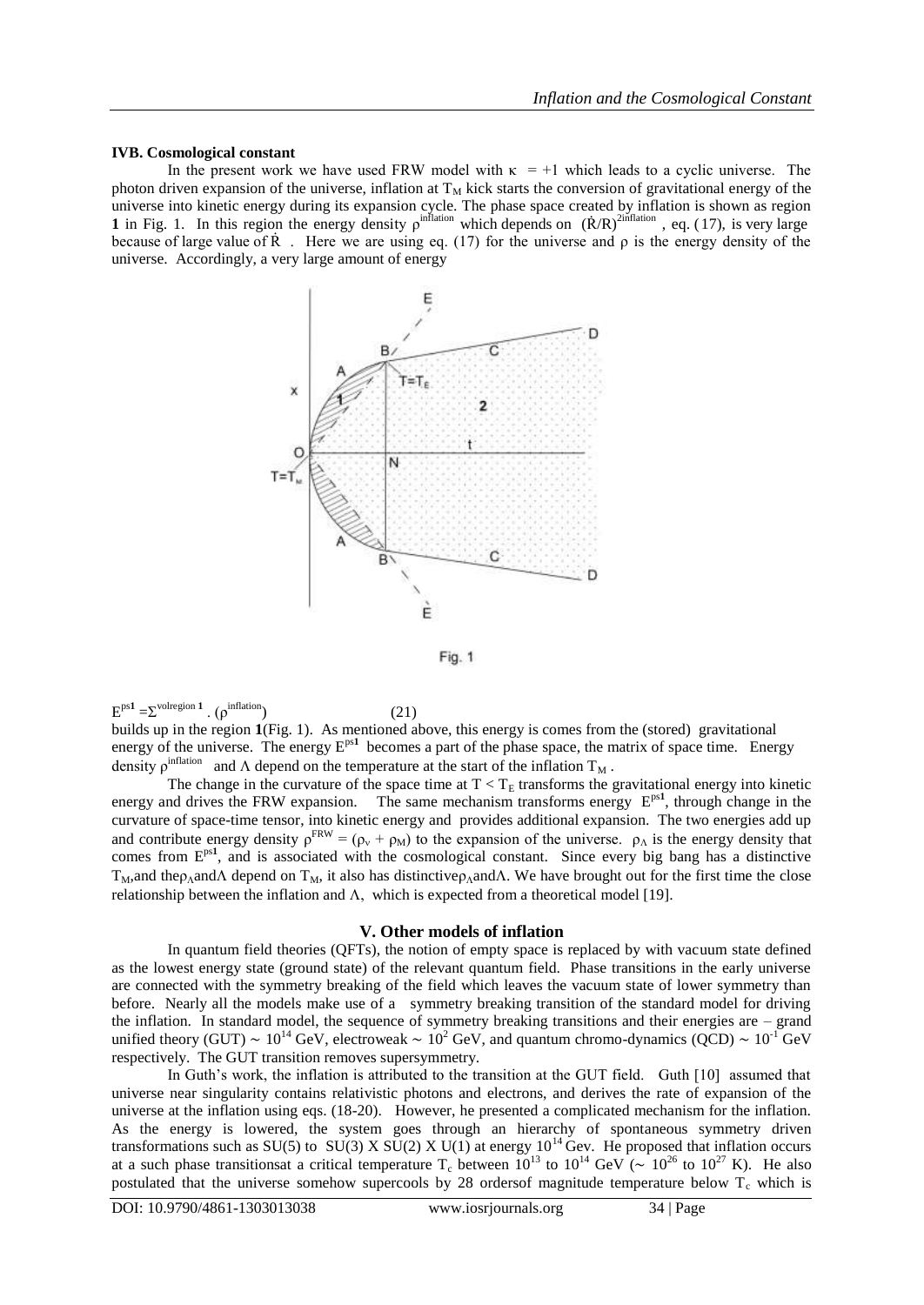smaller than the singularity temperature  $10^{28}$  K. This assumption is arbitrary and does not relate to any known physical process. The assumption was made to ensure that the inflation is an adiabatic transition. The reasoning might be that the entropy would not change when the temperature of the universe suddenly increases by 28 orders of magnitude or more from the super-cooled state during inflation because, by the Nernst theorem, the entropy of any system is zero at 0 K and at negative temperatures. We have shown that such an assumption is not required to show that the inflation is an adiabatic transition.

Albrecht and Steinhardt [24] have proposed that models in which the GUT symmetry is broken radiatively can lead to inflation. Gravity mediated supersymmetry breaking mechanism can also be considered because gravitational field is very high at these energies. There is so far no evidence for supersymmetry because no pairs of particles related by supersymmetry have been discovered [25] .

[Khoury](https://arxiv.org/search/hep-th?searchtype=author&query=Khoury%2C+J) et al. [26] and Steinhardt and Turok [27] have proposed that the cosmic inflation is a result of collision of two branes in the structure of the universe, a subject which falls under the string theory. It is a cyclic model of the universe, which avoids the problems of entropy associated with the oscillatory universe.

## **VI. Other models of cosmological constant**

Sahni and Starbonsky [28] have reviewed the generation of  $\Lambda$  in models with spontaneous symmetry breaking and through quantum vacuum polarization effects, and the mechanisms which give rise to a large value of Λ. They also discuss the attempts to generate a small cosmological constant at the present epoch using either field theoretic techniques, or by modelling a dynamical Λ-term by scalar fields.

During the cosmic inflation, the space – time expands at velocity greater than c. This phenomenon lasts for a very short time  $(< 1$  microsecond) after the beginning of the inflation. Quantum fluctuations dominate the region **1** (Fig. 1) because of very high energy density. Occasionally these fluctuations enter the observable universe region **2** and create bubbles of very high energy density. A strong gravitational field in the bubbles leads to the formation of primordial black holes (PBH) -- Khlopov [29], Sakai et. al [30]. Misra and Sahni [31] have shown that PBH in the mass range  $10^{-17}$  M<sub>S</sub> to 100 M<sub>S</sub> are formed from single field inflation in presence of small bump-like or dip-like feature in the inflaton potential. The quantum fluctuations also create bubbles of high energy density having repulsive gravity. The concept of spontaneous bubble inflation has been widely researched and extrapolated to energy scale  $\sim 10^{18}$  Gev as in Linde's work [11]. We have mentioned earlier that the formation of such spontaneous bubble has been proposed as the cause of the cosmic inflation. The approach uses a suitable inflaton potential energy function. In one such formulation, a slowly moving scalar field with high but slowly varying potential energy density leads to negative pressure or inflation; Bauman and Pieris [32]. The formation bubbles of primordial black holes and primordial inflation, according to these models, bring energy  $E^{BH}$  and  $E^{PI}$  to the observable universe, region 2 (Figure 1).

Niikura et al. [33] have performed a dense-cadence, 7 hour-long observation of the Andromeda galaxy (M31) with the Subaru Hyper Suprime-Cam. They used microlensing of stars in M31 by PBHs lying in the halo regions of the Milky Way (MW) and M31. They found that the number of PBHs is very small and below the expected number. Such observations suggest the contribution PBHs to mass density of the universe  $\rho_M$  is very small compared to the contributions from other sources. Since primordial black holes and primordial inflatons (white holes) are likely to be formed with nearly equal probability, the energy contribution of primordial inflatons, to region 2 in Figure 1 is also likely to be very small in comparison to the energy E<sup>inflation</sup>.

A new source of cosmic energy quintessence has been proposed by Peebles and Ratra [34] and by Caldwell et al. [35] as an alternative to the cosmological constant. Quintessence is a dynamical, evolving, spatially inhomogeneous component with negative pressure, it is spatially inhomogeneous. Its negative pressure is considered to be sufficient to drive the accelerating expansion. It is not like the cosmological constant which has a very specific form of energy.

## **VII. Conclusion**

We have proposed a new mechanism based on application of quantum statistical mechanics to an assembly of photons near a singularity of Planck dimensions at temperatures close to  $T_{PI}$  to explain the cosmic inflation. We have used, the FRW equations to identify the source of energy that drives Λ. We have also briefly discussed prominent contributions made by various groups in both the fields.

#### **Acknowledgement**

I thank Ms. Aradhana Vaidya for drawing the Figure.

#### **References**

- [1]. Weinberg S., *Gravitation and Cosmology*, 2016, Wiley Student Edition, N. Delhi, pp. 472, 528, 589.
- [2]. [Friedmann, A](https://en.wikipedia.org/wiki/Alexander_Friedmann).,*Zeitschrift für Physik* **A10**, 377, 1922.
- [3]. Robertso[nH. P.,](https://en.wikipedia.org/wiki/Howard_P._Robertson) *[ApJ](https://en.wikipedia.org/wiki/Astrophysical_Journal)*, **83**, 257, 1936.
- [4]. Walke[r A. G.,](https://en.wikipedia.org/wiki/Arthur_Geoffrey_Walker) *[Proc. London Math. Soc.,](https://en.wikipedia.org/wiki/Proceedings_of_the_London_Mathematical_Society) Series* 2 **42**, 90, 1937.